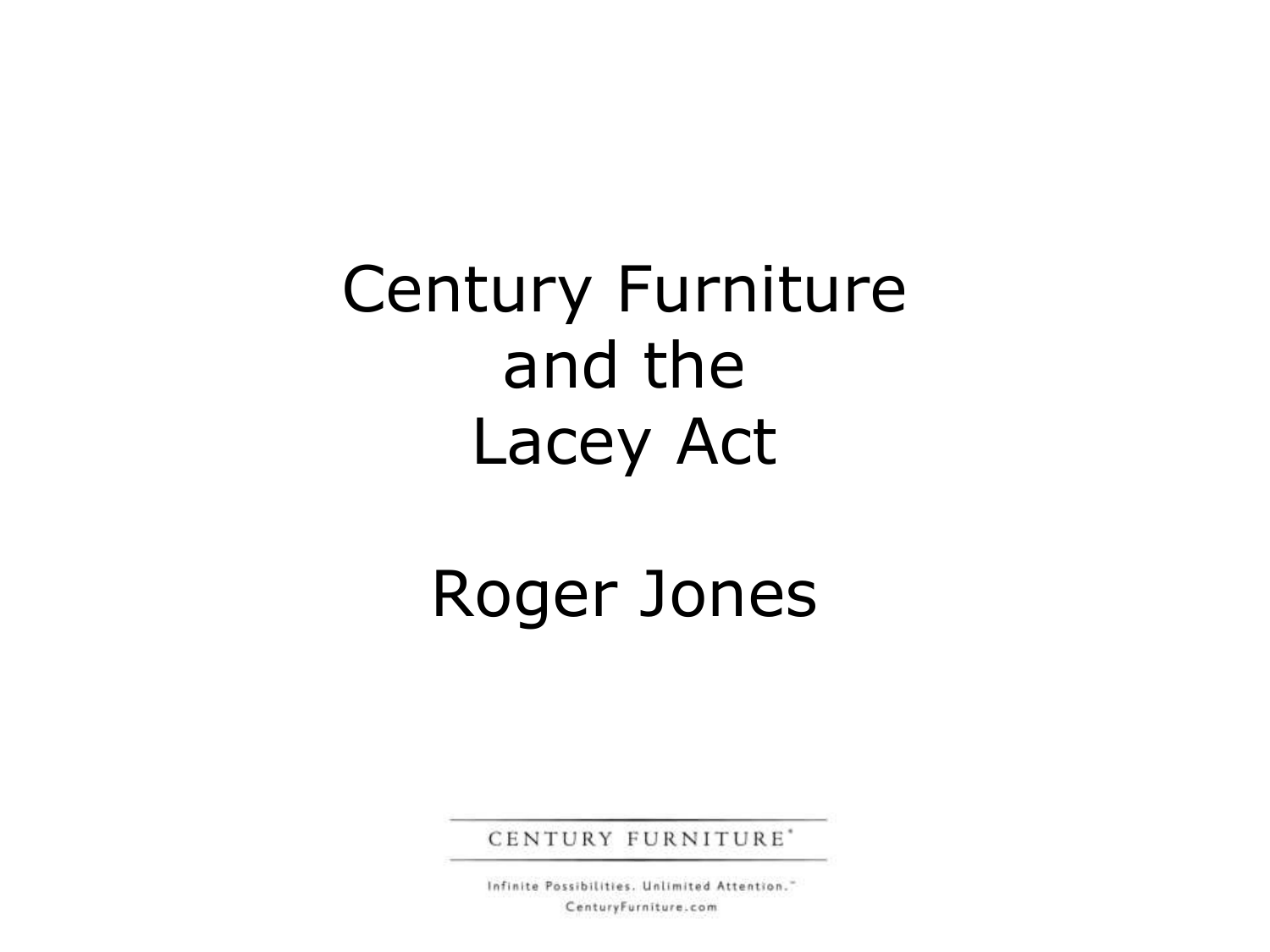# Century Furniture, LLC

- Century has been in business 68 years
- Family owned and operated
- Make and sell furniture around the world
- A global brand
- We take pride in being good citizens of our community and of the world
	- Commitment to obeying laws
	- Commitment to good internal governance
	- Commitment to sustainability

CENTURY'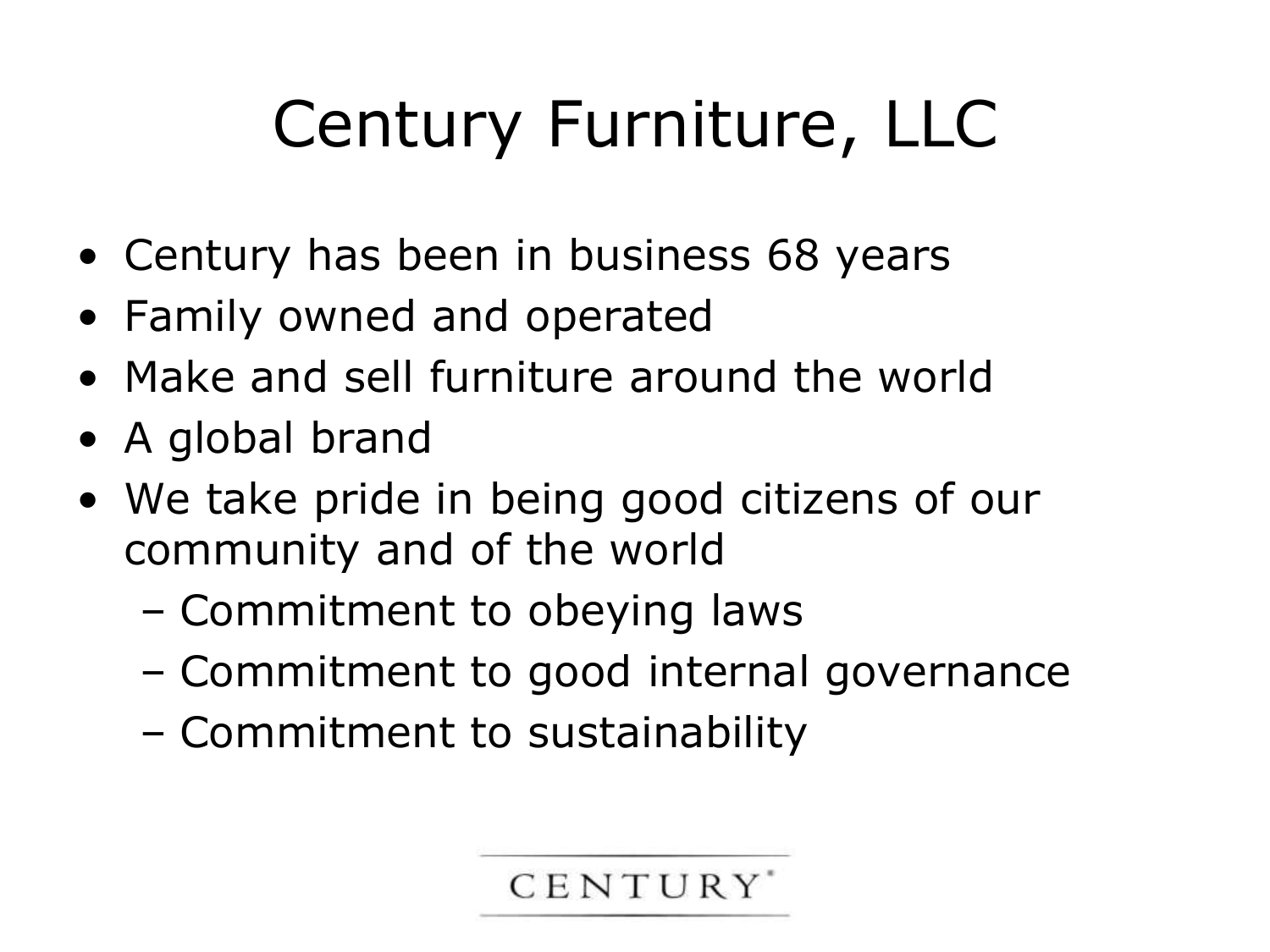### We manufacture and source

- Manufacture in Hickory, NC USA
- Source materials to support manufacturing
	- Lumber
	- Veneer
	- Plywood
	- MDF/Particle board
	- Components
	- Whitewood frames
- Source finished and in the box items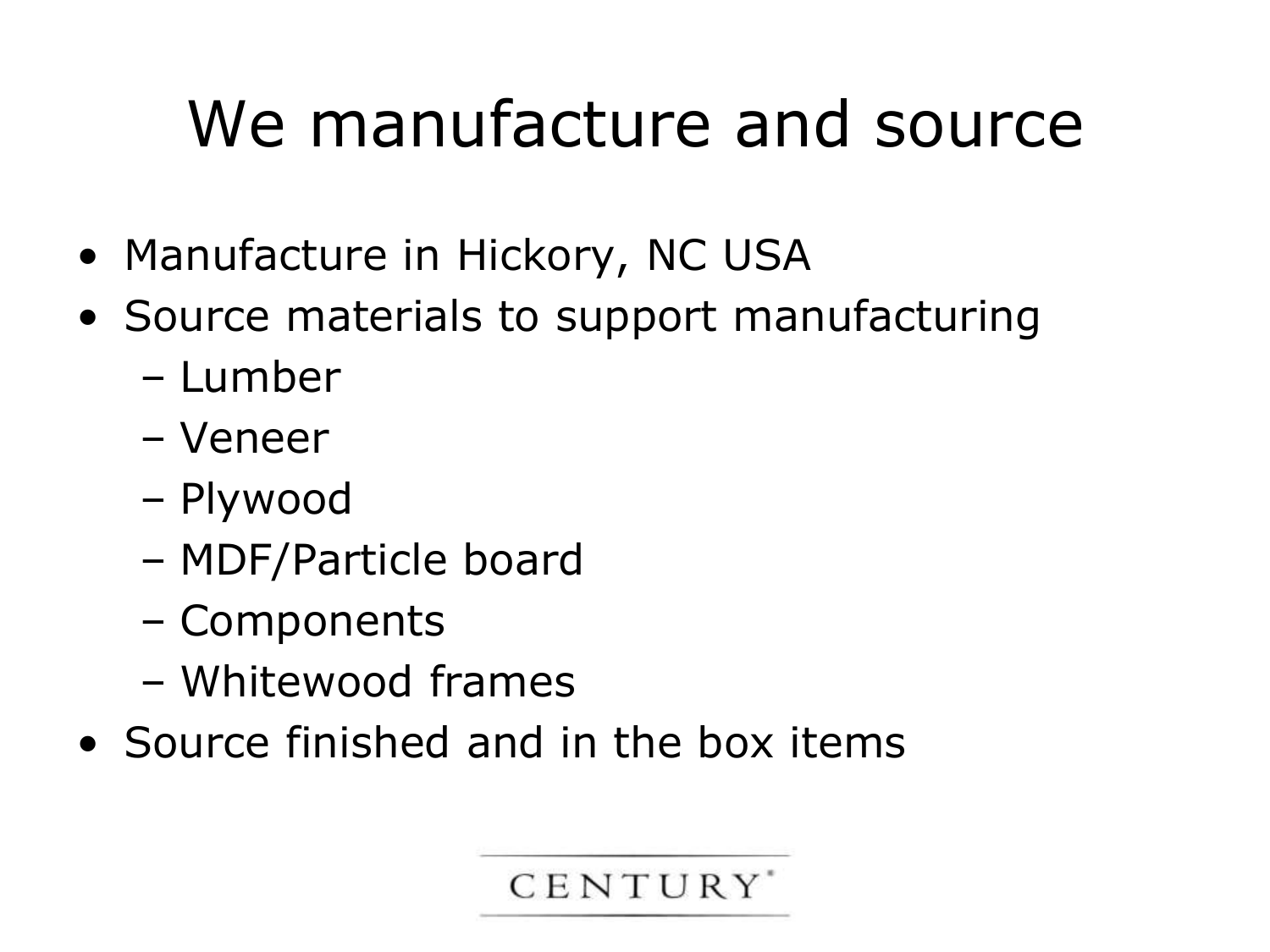## Countries of harvest

- 51% United States mixed
- 9% Malaysia rubberwood
- 7% Indonesia mahogany/teak
- 5% Germany euro beech
- 5% Philippines mixed
- 4% China mixed dropping
- 3% Thailand rubberwood/teak
- 2% Switzerland euro beech
- 2% Colombia mixed
- Total of approx. 50 countries 3,910,000 bd ft/yr

CENTURY<sup>'</sup>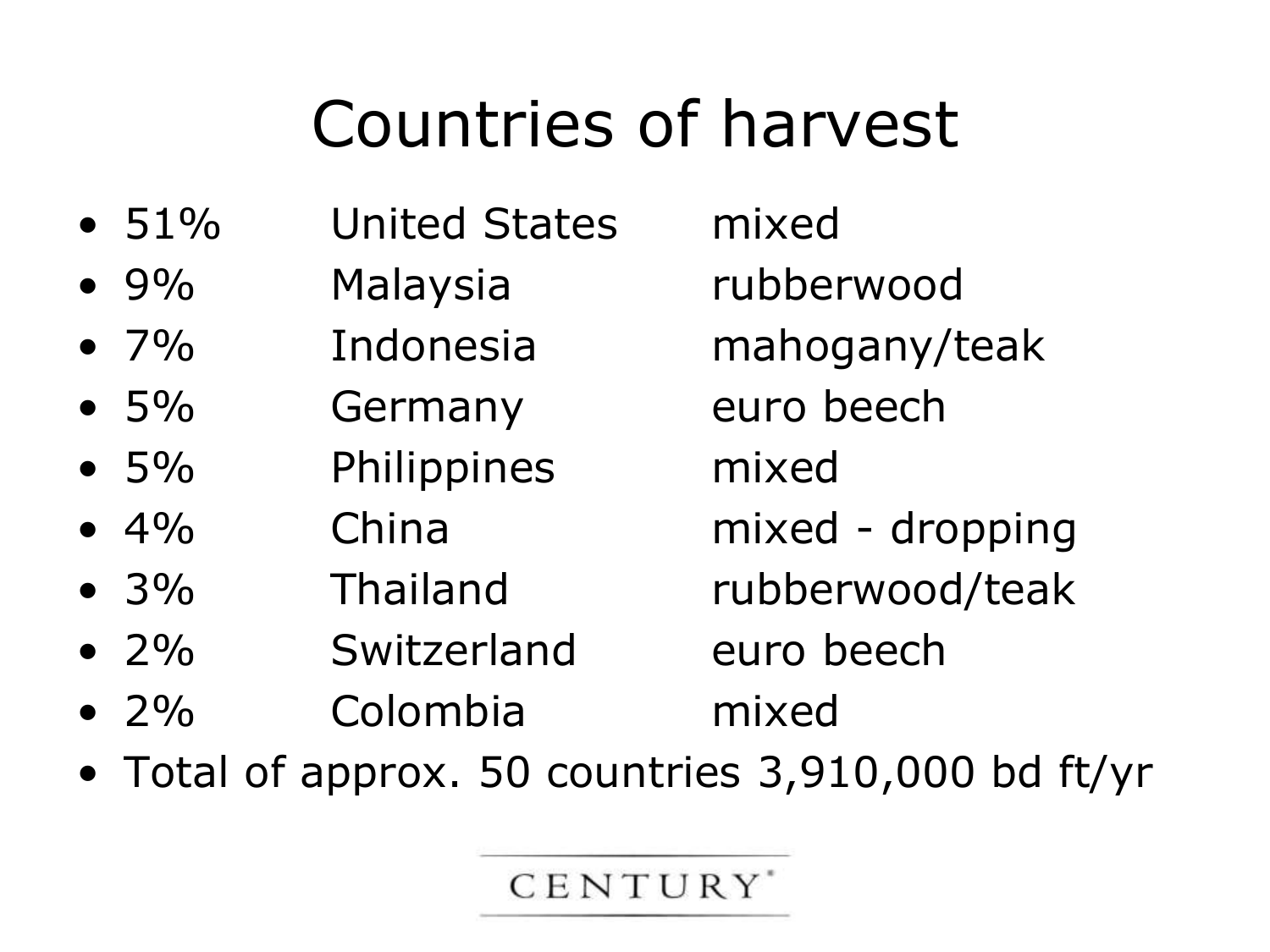# How Lacey fits in

- Sustainability is central to our business
	- We need for these wonderful resources we enjoy to be available to future generations
	- Altruistic but also a practical point of view
- Lacey brings a new legal obligation
	- Forces us to see and be more conscious of our wood products supply chain
	- Makes us more aware of problem areas
	- In the end it fosters sustainability

**CENTURY**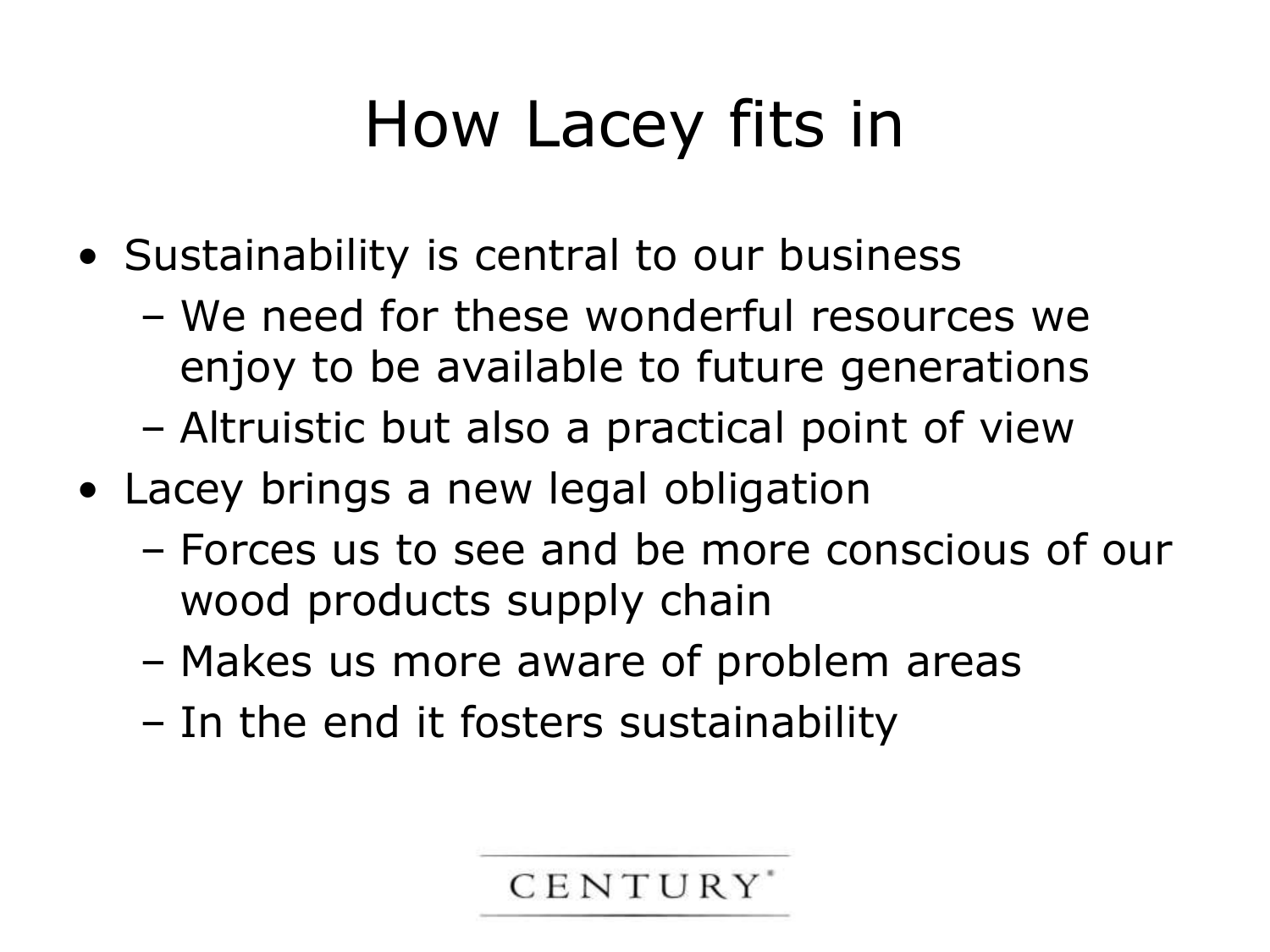

- French walnut veneer
- Posts made in Perillo in Colombia
	- US Maple
	- US Walnut
	- US board

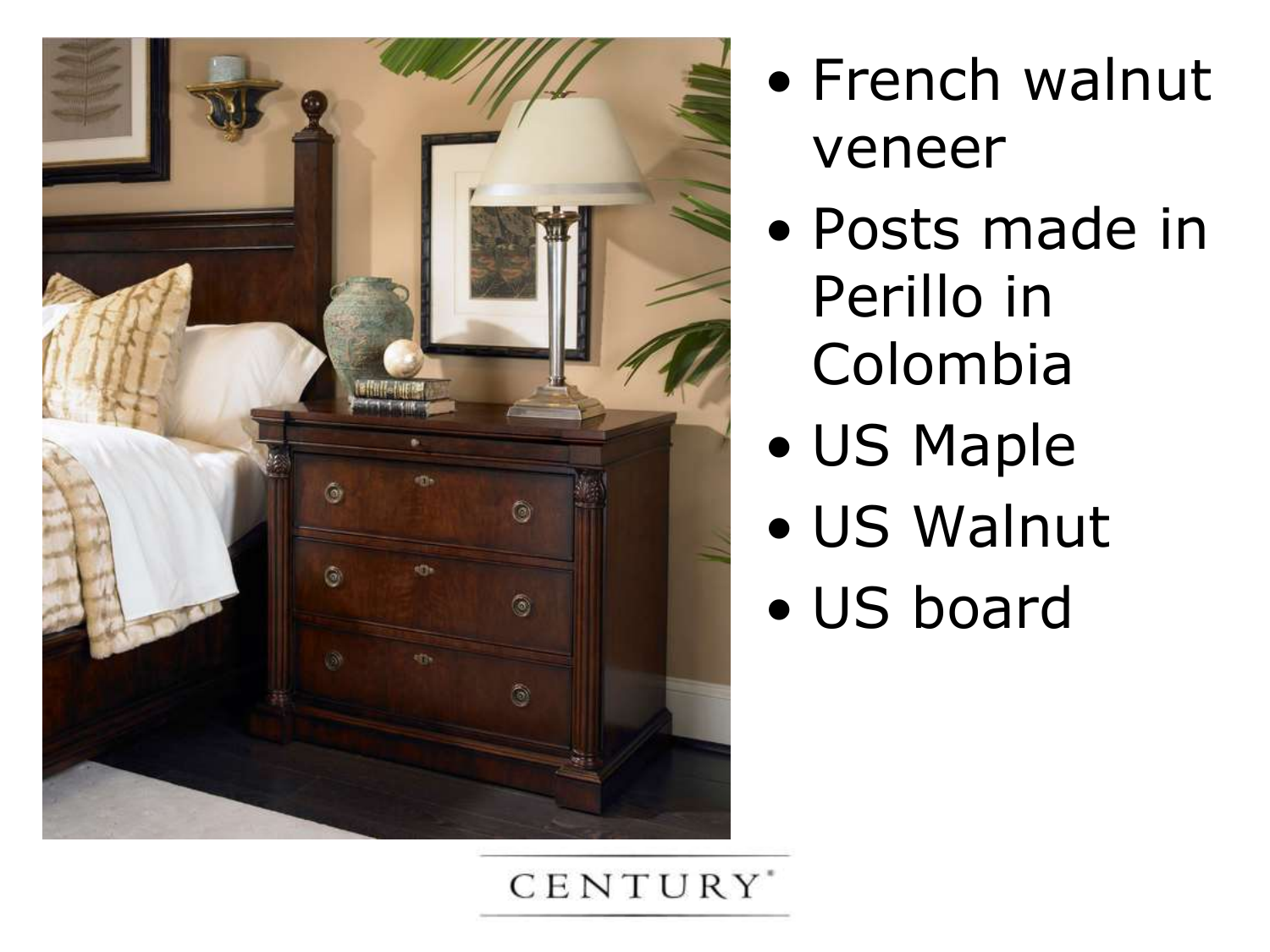

- African crotch mahogany
- Indonesian mahogany
- Australian board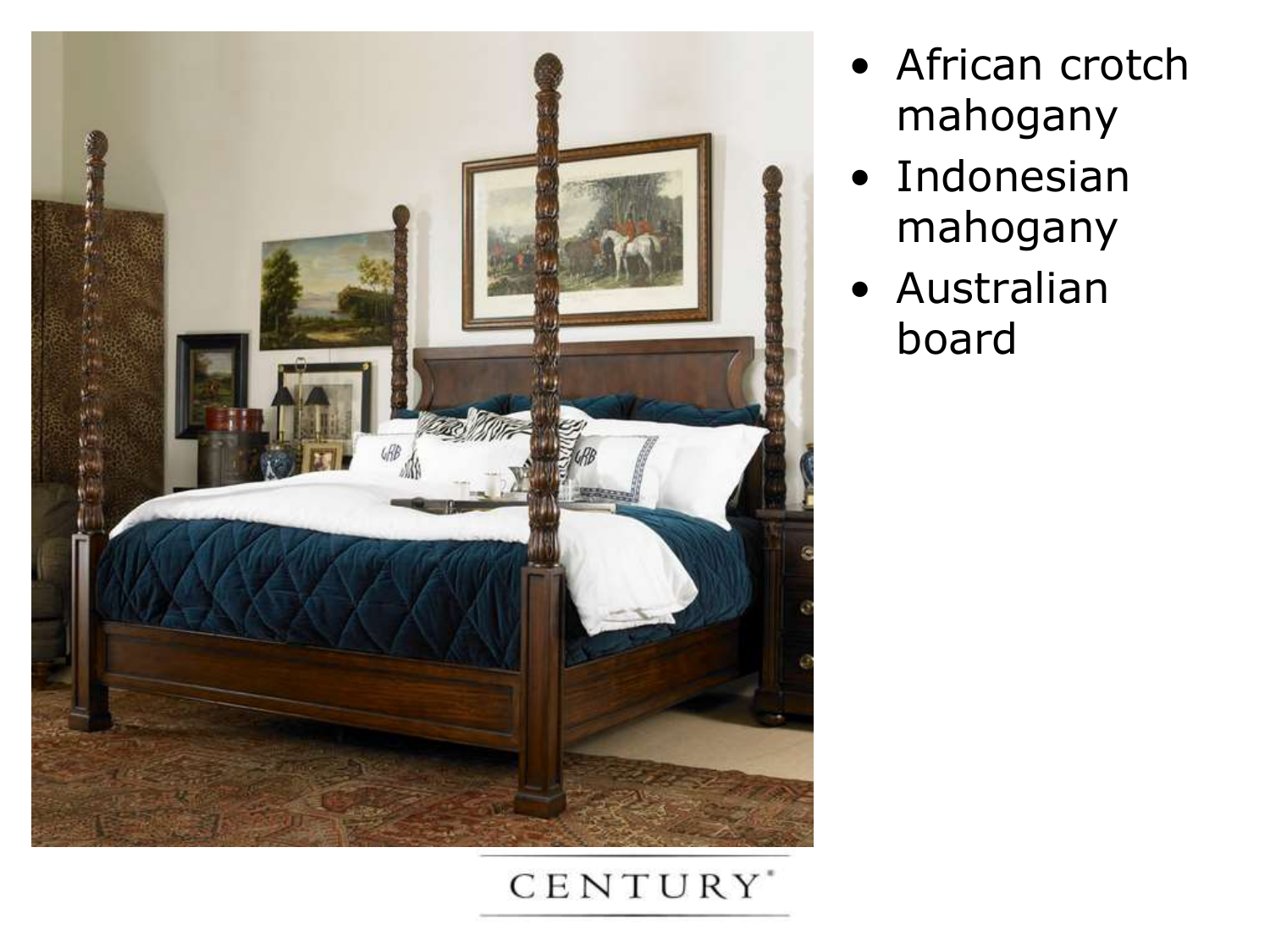

- French walnut veneer
- US board
- Bases in Perillo from Colombia
- Chairs in Indonesian mahogany

#### CENTURY'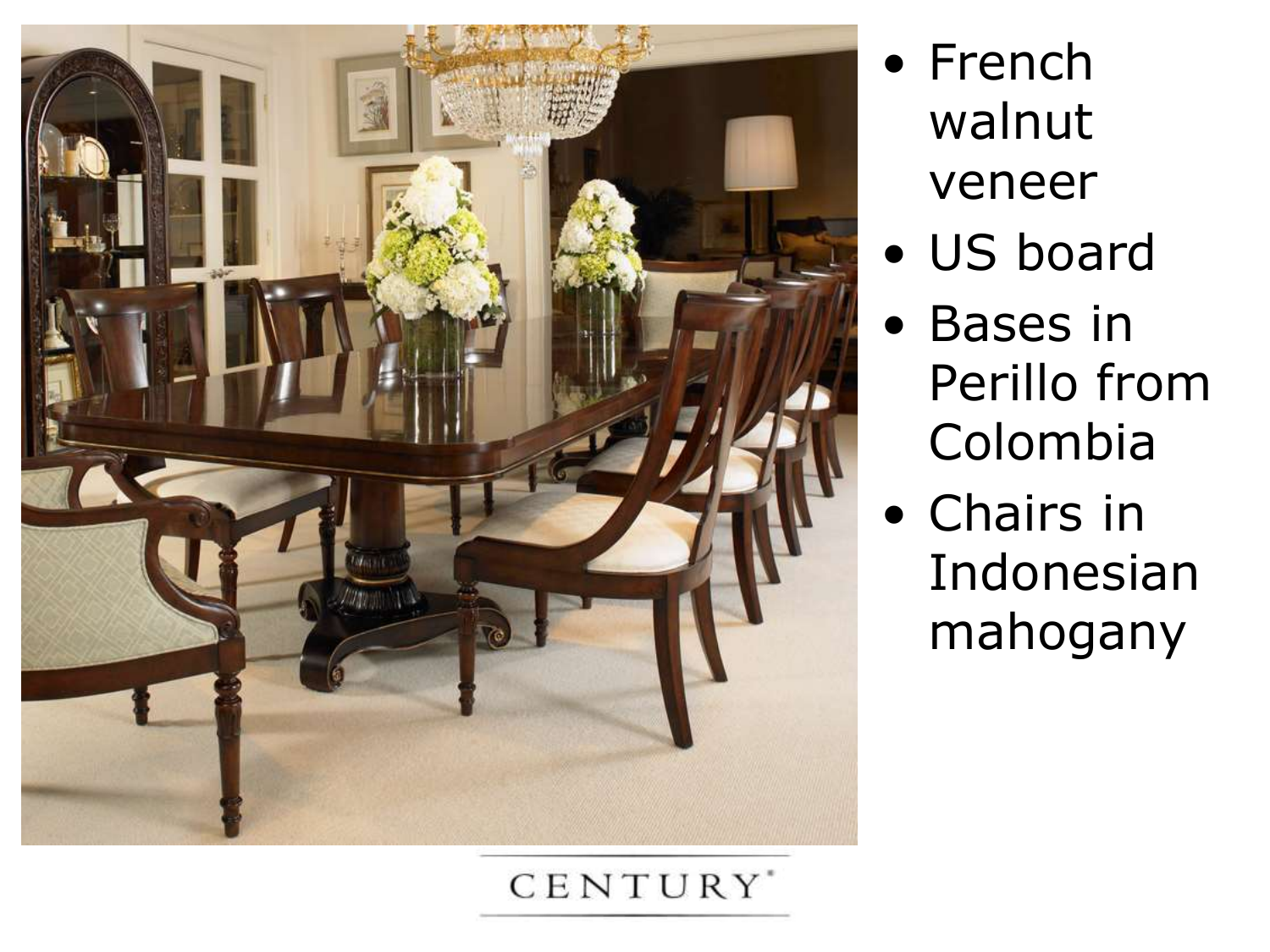

#### CENTURY<sup>\*</sup>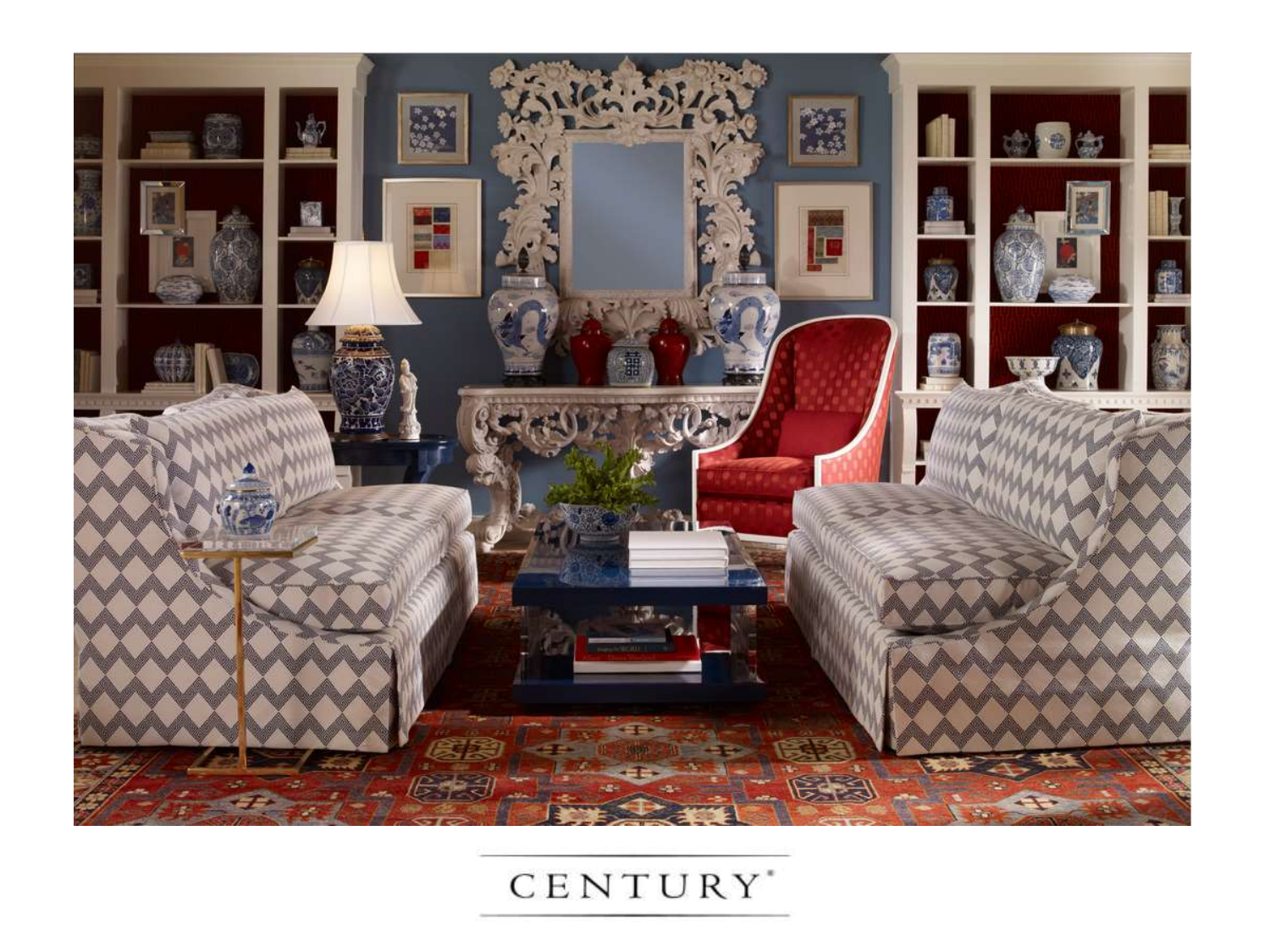### What we are doing

- Require full disclosure of country of harvest even if we are not importer of record
- Control species we allow into our supply chain
- Species and Country of harvest is key topic of discussion early in development process
- Categorize by Rainforest Alliance Hierarchy
	- $1 FSC$
	- 2 Non-controversial Countries
	- 3 Other Certifications PEFC, SFI…
	- 4 Certified Legal origin
	- 5 Known source
- Understand and measure the make up of our wood supply chain over time

CENTURY<sup>'</sup>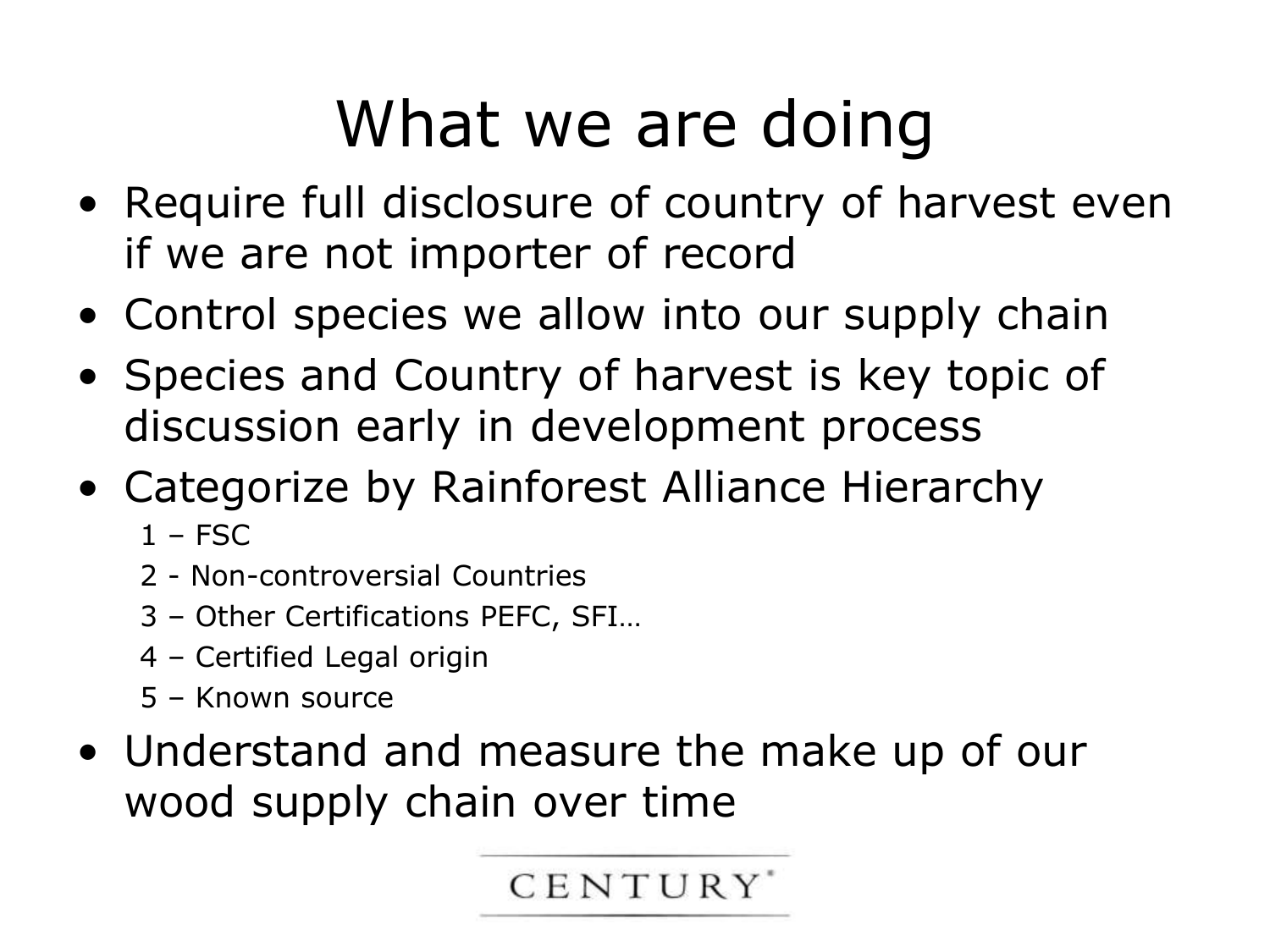## Vendors

- We understand Century is responsible
- MUST have vendor help to carry that legal burden
- Select vendors who are of a same mind
	- Sustainability and Legality
- Require vendors to support goals and process
- Frequent face to face meetings with owners
- We will not be associated with a vendor who puts our reputation at risk

**CENTURY**